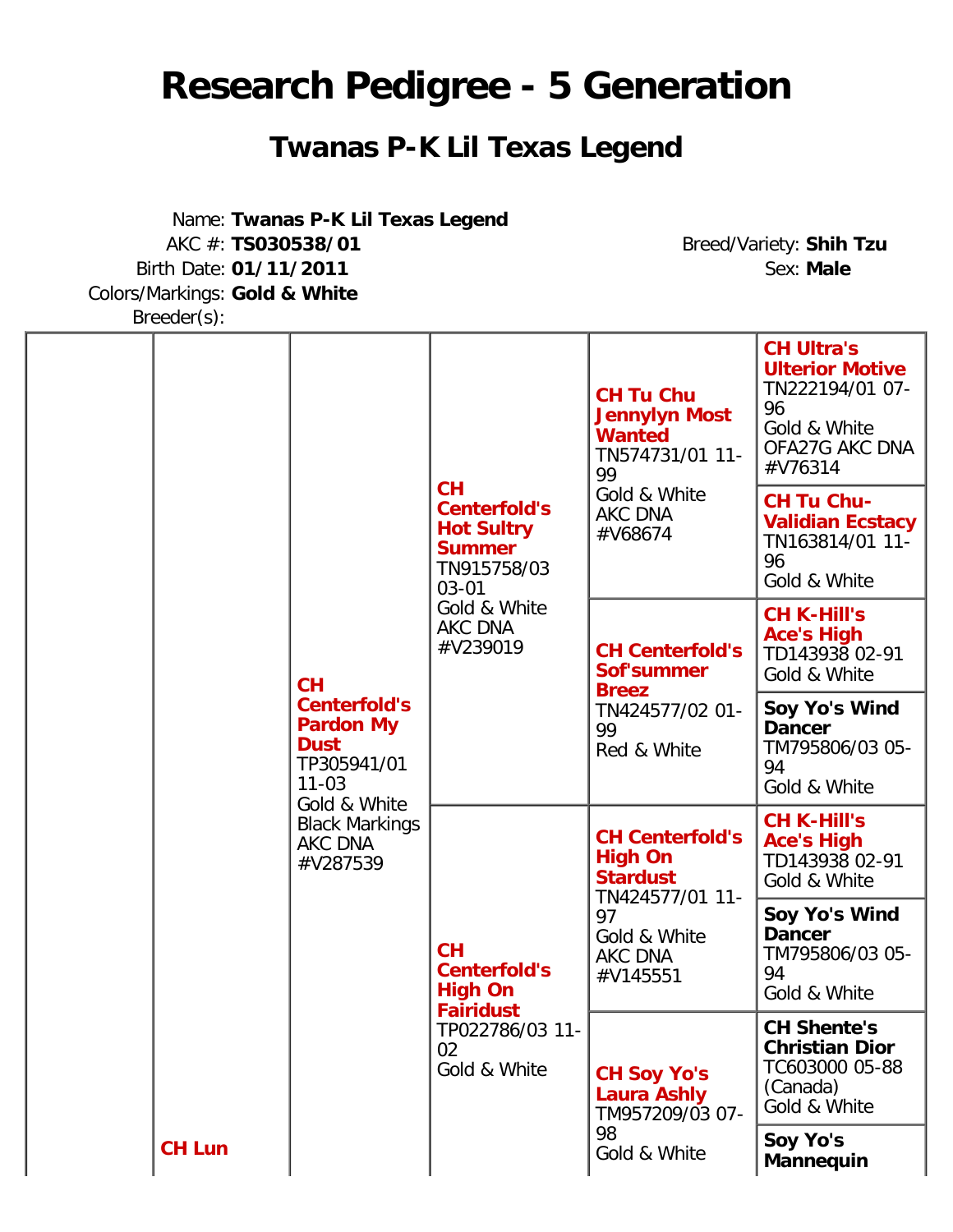|                                                                  | <b>Lynn's Never</b><br><b>Look Back</b>                                                            |                                                                     |                                                                                                                      |                                                                                                              | TC814869 05-91<br>Gold & White                                                                                       |
|------------------------------------------------------------------|----------------------------------------------------------------------------------------------------|---------------------------------------------------------------------|----------------------------------------------------------------------------------------------------------------------|--------------------------------------------------------------------------------------------------------------|----------------------------------------------------------------------------------------------------------------------|
|                                                                  | TR207924/01<br>$02 - 06$<br>Gold & White<br><b>Black</b><br><b>Markings</b><br>AKC DNA<br>#V490743 | Lun Lynns<br><b>Rose</b><br>TP251047/01<br>$07 - 03$<br>Red & White | Loubren's On<br><b>U'R Mark Get</b><br><b>Redi</b><br>TN342277/01<br>$07 - 97$<br>Red & White<br>AKC DNA<br>#V147613 | <b>CH Gunning's</b><br><b>On The Make O'</b><br>Loubren<br>TC452416 10-86<br>Gold & White                    | <b>CH Louwan's</b><br><b>Rebel Rouser</b><br>TB754162 06-81<br>Gold & White                                          |
|                                                                  |                                                                                                    |                                                                     |                                                                                                                      |                                                                                                              | <b>CH Gunning's</b><br><b>The Eighth</b><br><b>Wonder</b><br>TB998791 02-84<br>Gold & White                          |
|                                                                  |                                                                                                    |                                                                     |                                                                                                                      | Shali-Hi's<br><b>Spring Fever</b><br>TM967197/06 03-<br>95<br>Red & White                                    | Shali-Hi's<br><b>Rainbow Raider</b><br>TC392890 12-86<br>Gold & White                                                |
|                                                                  |                                                                                                    |                                                                     |                                                                                                                      |                                                                                                              | <b>CH Shali-Hi's</b><br><b>Gypsy Rose</b><br>TD129510 04-92<br>Gold & White                                          |
|                                                                  |                                                                                                    |                                                                     | <b>CH Lun Lynn's</b><br><b>S'Mor Summer</b><br><b>Please</b><br>TN876973/01<br>$05 - 01$<br>Gold & White             | <b>CH Karyon's</b><br><b>Cool Reflection</b><br>TN569234/02 01-<br>99<br>Gold & White<br>AKC DNA<br>#V109327 | <b>CH Karyon Cool</b><br><b>Connection</b><br>TN084703/01 06-<br>95<br>Red & White<br>AKC DNA<br>#V150633            |
|                                                                  |                                                                                                    |                                                                     |                                                                                                                      |                                                                                                              | <b>Karyon Devon</b><br><b>Danee</b><br>TM972846/03 11-<br>97<br>Red & White                                          |
|                                                                  |                                                                                                    |                                                                     |                                                                                                                      | Lun Lynn's Just<br>Aim To Please<br>TN517810/04 09-<br>99<br>Red & White                                     | <b>Centerfold's</b><br><b>Just My Style</b><br>TN218002/02 07-<br>96<br>Red & White<br>AKC DNA<br>#V147610           |
|                                                                  |                                                                                                    |                                                                     |                                                                                                                      |                                                                                                              | <b>Loubren's Aim</b><br>For The Mark<br>TN342277/02 07-<br>97<br>Gold & White                                        |
| Twanas P-K<br>Lil Texas<br>Legend<br>TS030538/01<br>Gold & White |                                                                                                    |                                                                     |                                                                                                                      | <b>CH Centerfold's</b><br><b>Hot Sultry</b><br><b>Summer</b>                                                 | <b>CH Tu Chu</b><br><b>Jennylyn Most</b><br><b>Wanted</b><br>TN574731/01 11-<br>99<br>Gold & White<br><b>AKC DNA</b> |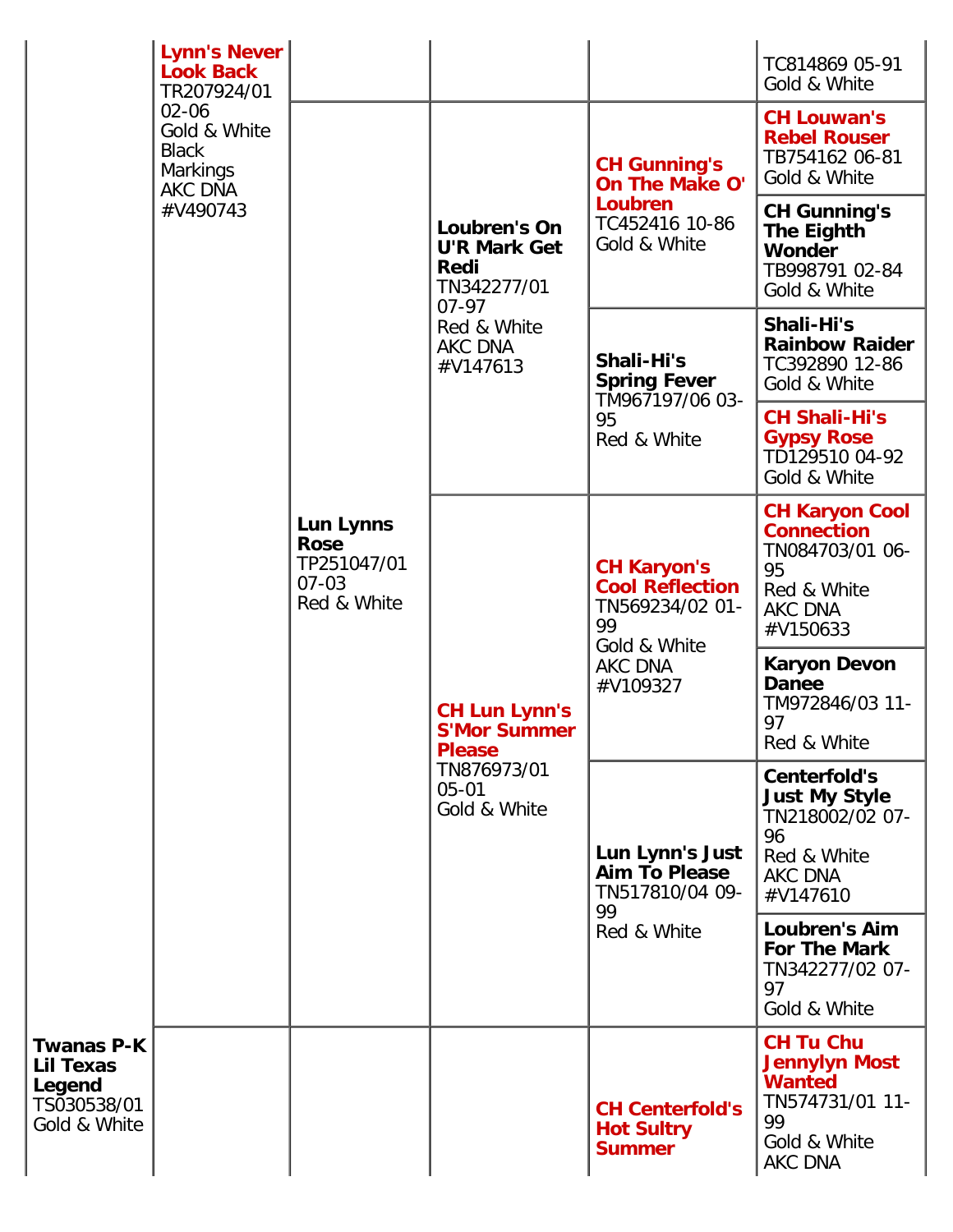|                                                                            |                                                                                                                                                  |                                                                                                                                                       | TN915758/03 03-<br>01                                                                                      | #V68674                                                                                                                            |
|----------------------------------------------------------------------------|--------------------------------------------------------------------------------------------------------------------------------------------------|-------------------------------------------------------------------------------------------------------------------------------------------------------|------------------------------------------------------------------------------------------------------------|------------------------------------------------------------------------------------------------------------------------------------|
| Panda's Hot<br>Lil Number<br>Olivia<br>TR578571/02<br>08-08<br>Red & White | <b>CH Lun</b><br><b>Lynn's Full</b><br><b>Speed Ahead</b><br>TR301046/01<br>05-06<br>Red & White<br><b>Black Markings</b><br>AKC DNA<br>#V331381 | CH<br><b>Centerfold's</b><br><b>Pardon My</b><br><b>Dust</b><br>TP305941/01 11-<br>03<br>Gold & White<br><b>Black Markings</b><br>AKC DNA<br>#V287539 | Gold & White<br>AKC DNA<br>#V239019                                                                        | <b>CH Centerfold's</b><br><b>Sof'summer</b><br><b>Breez</b><br>TN424577/02 01-<br>99<br>Red & White                                |
|                                                                            |                                                                                                                                                  |                                                                                                                                                       | <b>CH Centerfold's</b><br><b>High On</b><br><b>Fairidust</b><br>TP022786/03 11-<br>02<br>Gold & White      | <b>CH Centerfold's</b><br><b>High On</b><br><b>Stardust</b><br>TN424577/01 11-<br>97<br>Gold & White<br><b>AKC DNA</b><br>#V145551 |
|                                                                            |                                                                                                                                                  |                                                                                                                                                       |                                                                                                            | <b>CH Soy Yo's</b><br><b>Laura Ashly</b><br>TM957209/03 07-<br>98<br>Gold & White                                                  |
|                                                                            |                                                                                                                                                  | Lun Lynn's<br><b>S'Mor Cookie</b><br>TR082140/02<br>$02 - 05$<br>Red & White<br><b>Black Markings</b>                                                 | Loubren's On<br><b>U'R Mark Get</b><br>Redi<br>TN342277/01 07-<br>97<br>Red & White<br>AKC DNA<br>#V147613 | <b>CH Gunning's</b><br><b>On The Make O'</b><br>Loubren<br>TC452416 10-86<br>Gold & White                                          |
|                                                                            |                                                                                                                                                  |                                                                                                                                                       |                                                                                                            | Shali-Hi's<br><b>Spring Fever</b><br>TM967197/06 03-<br>95<br>Red & White                                                          |
|                                                                            |                                                                                                                                                  |                                                                                                                                                       | <b>CH Lun Lynn's</b><br><b>S'Mor Summer</b><br><b>Please</b><br>TN876973/01 05-<br>01<br>Gold & White      | <b>CH Karyon's</b><br><b>Cool Reflection</b><br>TN569234/02 01-<br>99<br>Gold & White<br>AKC DNA<br>#V109327                       |
|                                                                            |                                                                                                                                                  |                                                                                                                                                       |                                                                                                            | Lun Lynn's Just<br><b>Aim To Please</b><br>TN517810/04 09-<br>99<br>Red & White                                                    |
|                                                                            |                                                                                                                                                  |                                                                                                                                                       | <b>CH Karyon Cool</b><br><b>Connection</b><br>TN084703/01 06-<br>95                                        | <b>CH Karyon Ultra</b><br><b>Colorado Cool</b><br>TM749861/02 08-<br>93<br>Gold & White                                            |
|                                                                            |                                                                                                                                                  |                                                                                                                                                       | Red & White<br>AKC DNA<br>#V150633                                                                         | Karyon I'm Only<br>Kiding<br>TM918883/03 07-                                                                                       |